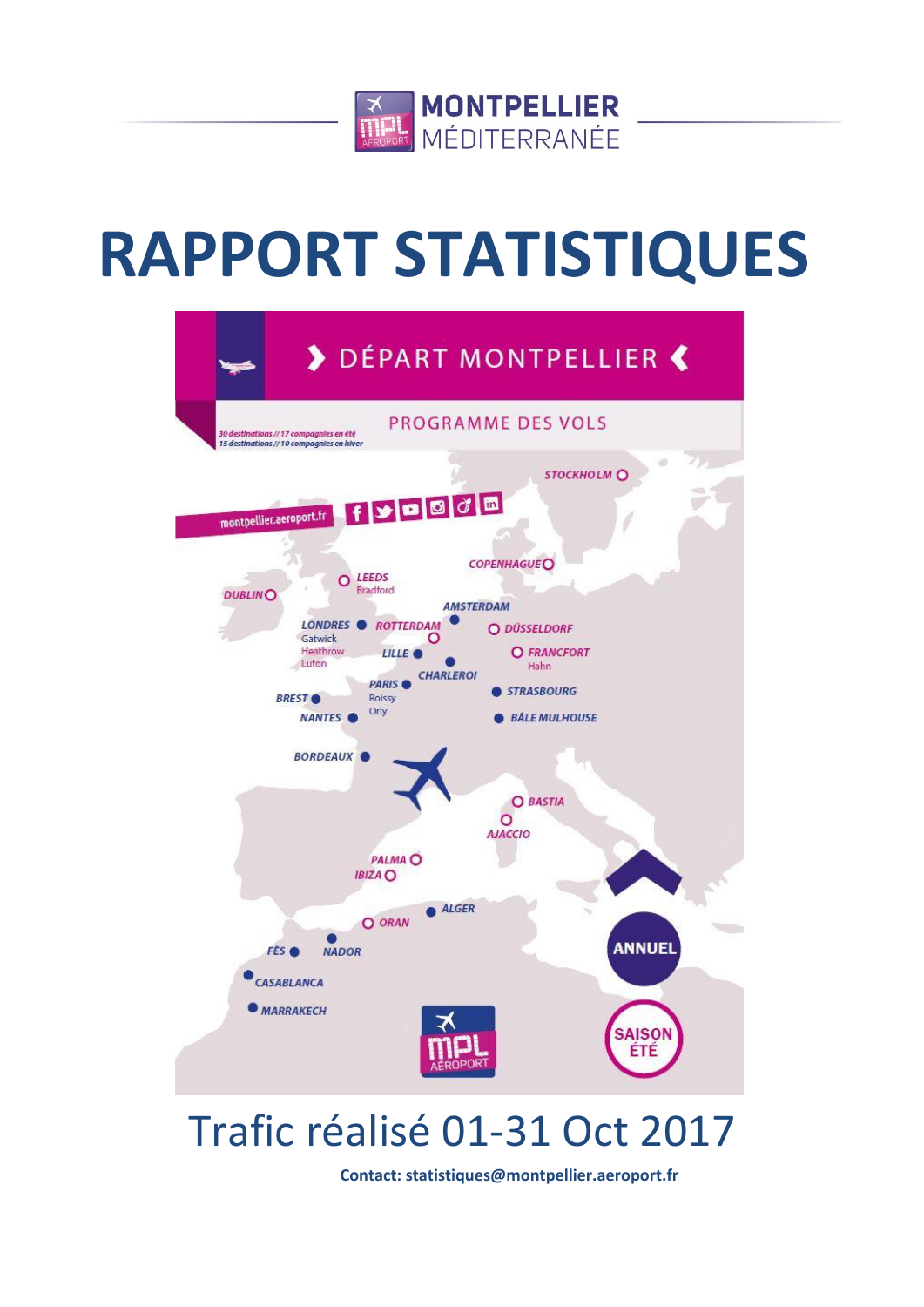## **TRAFIC COMMERCIAL**

|                              | Mois de : OCTOBRE |         |           | Cumul jusqu'au mois de : OCTOBRE |           |           |  |
|------------------------------|-------------------|---------|-----------|----------------------------------|-----------|-----------|--|
|                              | 2017              | 2016    | Variation | 2017                             | 2016      | Variation |  |
| <b>Passagers:</b>            | 159 936           | 140 845 | 13,55%    | 1 568 020                        | 1 416 114 | 10,73%    |  |
| <b>LOCAUX :</b>              | 159 567           | 140 521 | 13,55%    | 1 566 016                        | 1 414 545 | 10,71%    |  |
| <b>NATIONAUX</b>             | 110 076           | 90 692  | 21,37%    | 978 954                          | 867947    | 12,79%    |  |
| <b>Réguliers</b>             | 108 995           | 89 869  | 21,28%    | 973 929                          | 861 543   | 13,04%    |  |
| Non Réguliers                | 1 0 8 1           | 823     | 31,35%    | 5 0 25                           | 6 4 0 4   | $-21,53%$ |  |
| <b>EUROPEENS</b>             | 31 235            | 35 092  | $-10,99%$ | 411 583                          | 400 422   | 2,79%     |  |
| <b>Réguliers</b>             | 30 440            | 34 111  | $-10,76%$ | 407 413                          | 394 920   | 3,16%     |  |
| Non Réguliers                | 795               | 981     | $-18,96%$ | 4 170                            | 5 5 0 2   | $-24,21%$ |  |
| <b>INTERNATIONAUX</b>        | 18 256            | 14737   | 23,88%    | 175 479                          | 146 176   | 20,05%    |  |
| <b>Réguliers</b>             | 18 196            | 14 730  | 23,53%    | 175 059                          | 146 128   | 19,80%    |  |
| Non Réguliers                | 60                |         | 757,14%   | 420                              | 48        | 775,00%   |  |
| <b>TRANSITS (ARRIVEES) :</b> | 369               | 324     | 13,89%    | 2004                             | 1 569     | 27,72%    |  |

 $\Box$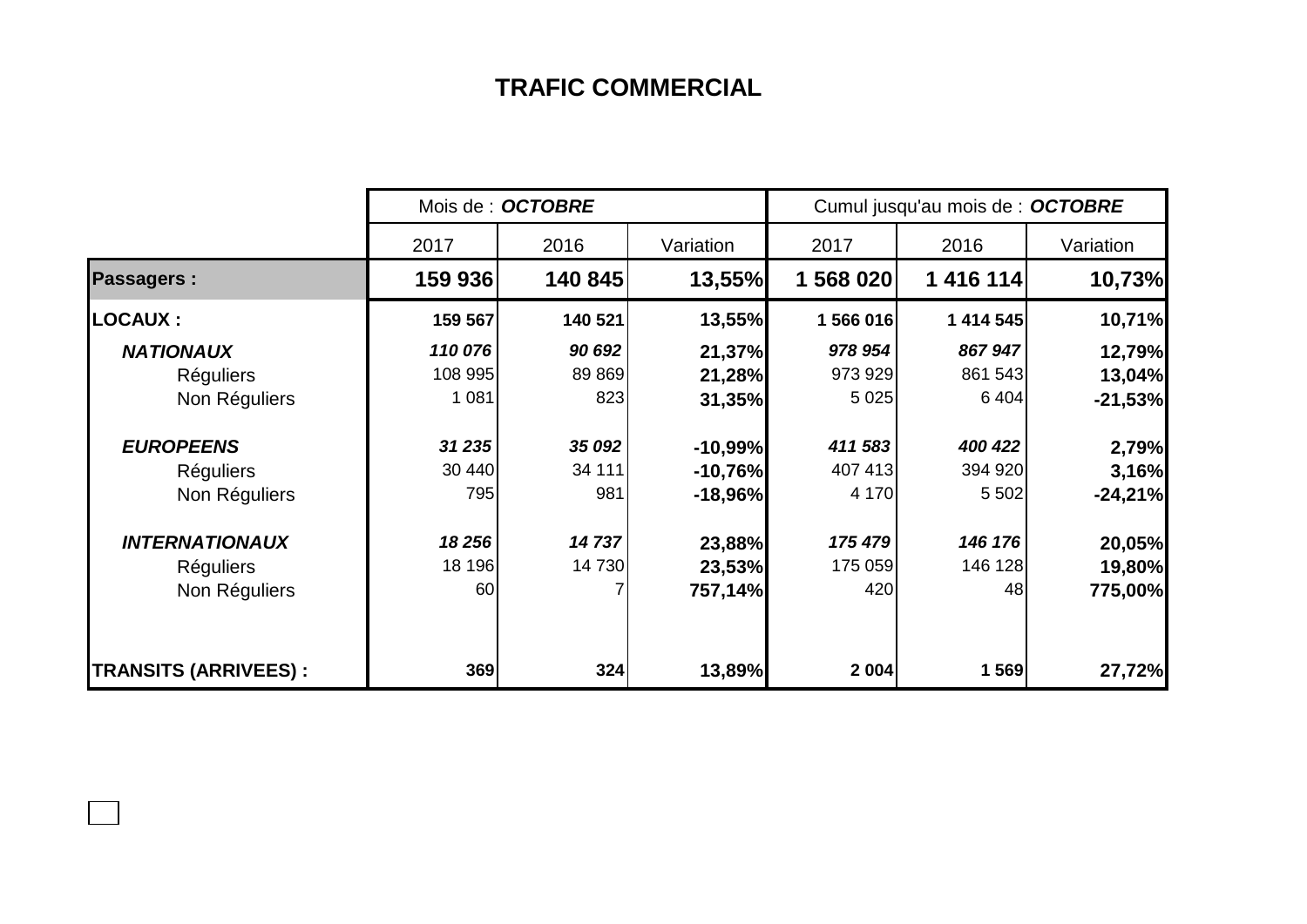### **COMPARATIF TRAFIC PAR DESTINATIONS ET NATIONALITES - 2017/16 à fin OCTOBRE 2017**

|                                                                | octobre          |                  | Variation                           | <b>TOTAL</b>      |                   | Variation                            |
|----------------------------------------------------------------|------------------|------------------|-------------------------------------|-------------------|-------------------|--------------------------------------|
| <b>VILLES</b>                                                  | 2016             | 2017             | 2017/16                             | 2016              | 2017              | 2017/16                              |
| <b>PARIS</b>                                                   |                  |                  |                                     |                   |                   |                                      |
| <b>PARIS Ch Gaulle</b><br><b>PARIS ORLY OUEST (Air France)</b> | 32 131<br>41 645 | 32 876<br>51 977 | 2,32%<br>24,81%                     | 318759<br>383 852 | 317820<br>457 630 | $-0.29%$<br>19,22%                   |
| <b>PARIS LE BOURGET</b>                                        | 31               | 82               | 164,52%                             | 222               | 237               | 6.76%                                |
| <b>PARIS ORLY (Autres)</b>                                     |                  | 555              | 100,00%                             |                   | 921               | 100,00%                              |
| <b>TOTAL PARIS</b>                                             | 73 807           | 85 490           | 15,83%                              | 702 833           | 776 608           | 10,50%                               |
| <b>NATIONAUX HORS PARIS</b>                                    |                  |                  |                                     |                   |                   |                                      |
| <b>AJACCIO</b><br><b>BASTIA</b>                                | 194<br>76        | 861              | 343,81%<br>$-100,00%$               | 9451<br>158       | 11 695<br>6679    | 23,74%<br>4127,22%                   |
| <b>BIARRITZ</b>                                                |                  |                  | $\sim$                              | 83                | 9                 | -89,16%                              |
| <b>BORDEAUX</b><br><b>BREST</b>                                | 726<br>950       | 607<br>2 2 5 6   | $-16,39%$<br>137,47%                | 5711<br>8886      | 5672<br>13 950    | $-0,68%$<br>56,99%                   |
| <b>CAEN</b>                                                    | 64               |                  | $-100,00%$                          | 128               | 107               | $-16,41%$                            |
| <b>CHALON VATRY</b><br><b>LILLE</b>                            |                  | 1842             | ш,<br>100,00%                       | 137<br>865        | 64<br>12 8 22     | $-53,28%$<br>1382,31%                |
| <b>LORIENT</b>                                                 | 66               |                  | $-100.00\%$                         | 126               | 65                | $-48.41%$                            |
| <b>LYON</b><br><b>METZ NANCY</b>                               | 2                |                  | $\overline{a}$<br>$-100,00%$        | 5863              | 125               | $-100,00%$<br>43,68%                 |
| <b>NANTES</b>                                                  | 14 293           | 16 999           | 18,93%                              | 87<br>123 259     | 137 184           | 11,30%                               |
| <b>NICE</b>                                                    | 48               | 64               | 33,33%                              | 181               | 182               | 0,55%                                |
| <b>PAU</b><br><b>RENNES</b>                                    | 2                | 70               | 3400,00%                            | 210               | 150               | $-28,57%$                            |
| <b>ST BRIEUC</b>                                               |                  | 62               | 100,00%                             | 136               | 136               |                                      |
| <b>STRASBOURG</b>                                              | 299              | 1812             | 506,02%                             | 8611              | 12 233            | 42,06%                               |
|                                                                |                  |                  |                                     |                   |                   |                                      |
| <b>Autres Charters Nat.</b>                                    | 165              | 13               | $-92,12%$                           | 1 2 2 2           | 1 2 7 3           | 4,17%                                |
| <b>TOTAL NATIONAUX HORS PARIS</b>                              | 16885            | 24 586           | 45,61%                              | 165 114           | 202 346           | 22,55%                               |
| <b>TOTAL NATIONAUX</b>                                         | 90 692           | 110 076          | 21,37%                              | 867 947           | 978 954           | 12,79%                               |
|                                                                |                  |                  |                                     |                   |                   |                                      |
| <b>EUROPEENS</b><br><b>AMSTERDAM</b>                           | 6465             | 5790             | $-10.44%$                           | 57 285            | 59 844            | 4,47%                                |
| <b>BALE-MULHOUSE</b>                                           | 3 2 6 1          | 3771             | 15,64%                              | 32 197            | 31831             | $-1,14%$                             |
| <b>BIRMINGHAM</b><br><b>BRUXELLES</b>                          |                  | 4                | $\overline{\phantom{a}}$<br>100,00% | 7<br>16           | $\overline{18}$   | 12,50%                               |
| <b>BUDAPEST</b>                                                |                  |                  | $\overline{\phantom{a}}$            |                   | 58                | 100.00%                              |
| <b>CARDIFF</b><br><b>CHARLEROI</b>                             |                  |                  |                                     | 57 737            | 57477             |                                      |
| <b>COLOGNE</b>                                                 | 5768             | 5 4 5 7          | $-5,39%$                            |                   |                   | $-0.45%$                             |
| <b>COPENHAGUE</b>                                              | 2 3 4 8          | 2417             | 2,94%                               | 18 907            | 19790             | 4,67%                                |
| <b>CRACOVIE</b><br><b>DUBLIN</b>                               | 318              | 163              | $-48,74%$                           | 10 327            | 13965             | 35,23%                               |
| <b>DUBROVNIK</b>                                               | 252              |                  | $-100,00%$                          | 631               | 35                | -94,45%                              |
| <b>DUSSELDORF</b><br><b>EDIMBOURG</b>                          |                  |                  | ш.                                  | 2440              | 4 1 3 5           | 69,47%                               |
| <b>FRANCFORT</b>                                               |                  |                  | $-100,00%$                          |                   | 194               | 9600,00%                             |
| <b>FRANCFORT HAHN</b><br><b>FUNCHAL</b>                        | 4 1 4 1          | 3 4 9 9          | $-15,50%$                           | 28 884<br>596     | 29 143            | 0,90%<br>$-100,00%$                  |
| <b>GENEVE</b>                                                  | 4                | 18               | 350,00%                             | 87                | 109               | 25,29%                               |
| IBIZA<br><b>LEEDS</b>                                          | 2                |                  |                                     | 6<br>11 860       | 575<br>7940       | 9483,33%<br>$-33.05%$                |
| <b>LISBONNE</b>                                                |                  |                  | 100,00%                             | 460               | 69                | $-85.00%$                            |
| <b>LONDRES GATWICK</b><br><b>LONDRES HEATHROW</b>              | 9 1 6 5          | 9 2 1 2          | 0,51%                               | 119 712           | 127 644           | 6,63%                                |
| <b>LONDRES LUTON</b>                                           | 1 4 0 9          | 82               | ⊷<br>$-94,18%$                      | 17 602            | 8595<br>15825     | 100,00%<br>$-10,10%$                 |
| <b>MADRID</b>                                                  | 12               | 12               |                                     | 14                | 19                | 35,71%                               |
| <b>MALAGA</b><br><b>MALTE</b>                                  |                  |                  | --                                  | 8                 | 4<br>2            | $-50,00%$<br>100,00%                 |
| <b>MANCHESTER</b>                                              |                  |                  | н.                                  | 214               | 40                | -81,31%                              |
| <b>MUNICH</b><br><b>OSLO</b>                                   |                  |                  | ш,<br>ш.                            |                   | 70                | 100,00%<br>$\mathbf{u}$              |
| <b>PALMA</b>                                                   |                  | 2                | 100,00%                             | 1                 | 5311              | 531000,00%                           |
| <b>PORTO</b><br><b>PULA</b>                                    |                  | 6                | 100.00%                             | 435<br>171        | 71                | $-83.68%$<br>$-100,00%$              |
| <b>ROME FIUMICINO</b>                                          | 1861             |                  | $-100,00%$                          | 18 902            | 178               | -99,06%                              |
| <b>ROTTERDAM</b><br><b>STOCKHOLM ARL</b>                       |                  | 296              | 100,00%<br>$\overline{a}$           | 20 025            | 21 871<br>5 177   | 9,22%<br>100,00%                     |
| <b>VENISE</b>                                                  |                  | 8                | 100,00%                             | 160               | 28                | $-82,50%$                            |
| <b>ZURICH</b>                                                  |                  |                  | −−                                  | 204               | 24                | $-88,24%$                            |
|                                                                |                  |                  |                                     |                   |                   |                                      |
| <b>Autres Charters Euro.</b>                                   | 83               | 493              | 493,98%                             | 1525              | 1534              | 0,59%                                |
| <b>TOTAL EUROPEENS</b>                                         | 35 091           | 31 235           | $-10,99\%$                          | 400 422           | 411 583           | 2,79%                                |
| <b>INTERNATIONAUX</b>                                          |                  |                  |                                     |                   |                   |                                      |
| <b>AGADIR</b>                                                  |                  |                  |                                     | 4                 |                   | $-100,00%$                           |
| <b>ALGER</b>                                                   | 970              | 1 3 8 4          | 42,68%                              | 7670              | 14 152            | 84,51%                               |
| <b>CASABLANCA</b><br>DAKAR                                     | 4678             | 5619             | 20,12%<br>−−                        | 51 976            | 53 930            | 3,76%<br>$\overline{\phantom{a}}$    |
| <b>DJERBA</b>                                                  |                  |                  |                                     |                   |                   |                                      |
| <b>FES</b><br><b>ISTANBUL</b>                                  | 3507             | 4786             | 36,47%<br>--                        | 34 893            | 43831             | 25,62%<br>$\overline{\phantom{a}}$   |
| <b>JEDDAH</b>                                                  |                  |                  | --                                  |                   |                   |                                      |
| <b>MARRAKECH</b><br><b>MONASTIR</b>                            | 2 5 5 0          | 3 3 5 3          | 31,49%                              | 20735             | 30 476            | 46,98%                               |
| <b>NADOR</b>                                                   | 2 4 0 4          | 3 0 6 8          | 27.62%                              | 20674             | 26 896            | 30.10%                               |
| ORAN<br><b>OUJDA</b>                                           |                  |                  | $\sim$<br>ц.                        | 3069              | 2996              | $-2,38%$<br>$\overline{\phantom{a}}$ |
| <b>TANGER</b>                                                  | 628              |                  | $-100,00%$                          | 7127              | 3 003             | $-57,86%$                            |
| TUNIS                                                          |                  | 9                | 100,00%                             |                   | 9                 | 800,00%                              |
|                                                                |                  |                  |                                     |                   |                   |                                      |
| <b>Autres Charters Inter.</b>                                  |                  | 37               | 100,00%                             | 27                | 186               | 588,89%                              |
| <b>TOTAL INTERNATIONAUX</b>                                    | 14737            | 18 25 6          | 23,88%                              | 146 176           | 175 479           | 20,05%                               |
|                                                                |                  |                  |                                     |                   |                   |                                      |
| <b>TOTAL</b>                                                   | 140 520          | 159 567          | 13,55%                              | 1 414 545         | 1566016           | 10,71%                               |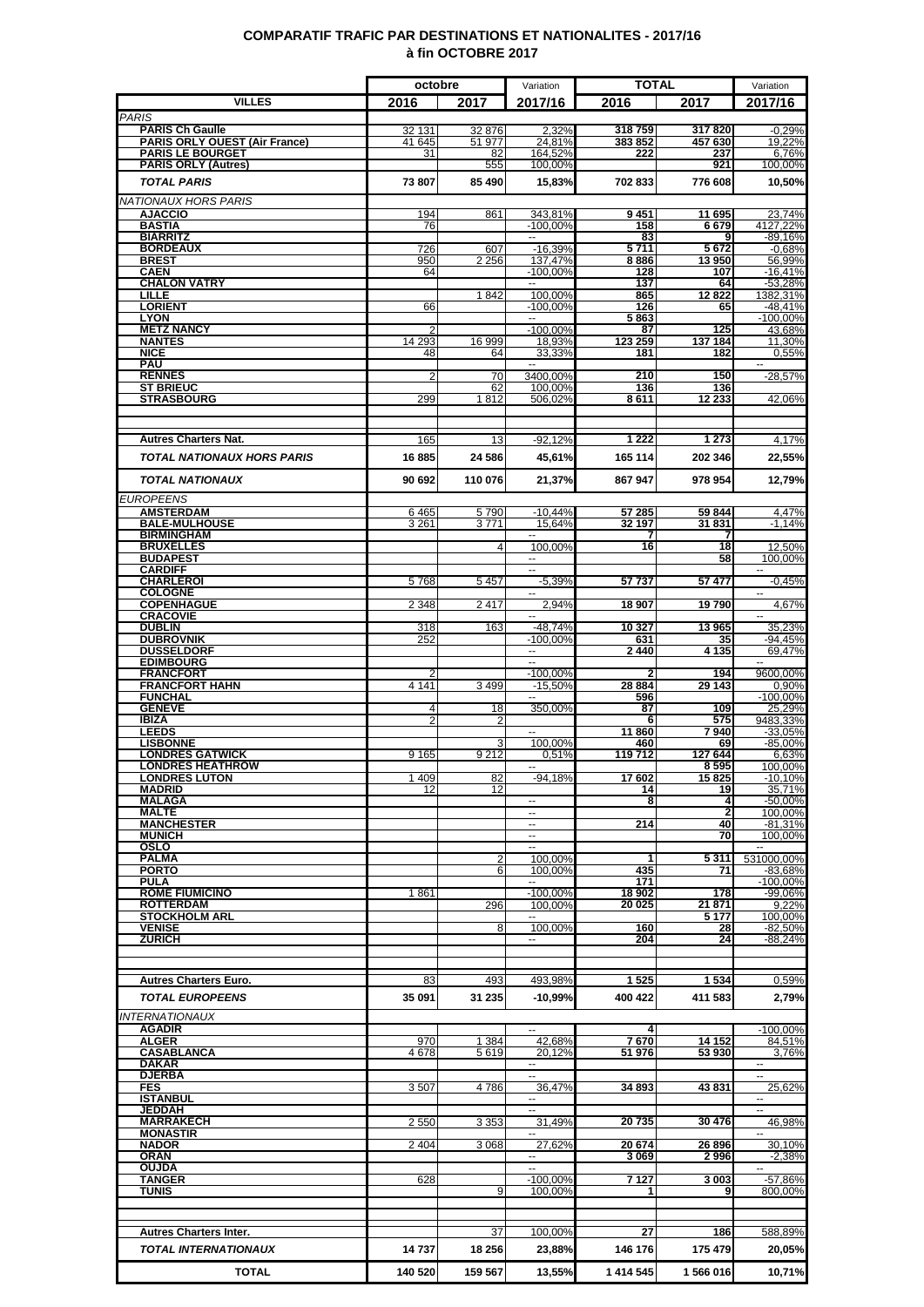#### **à fin OCTOBRE 2017 Comparatif Trafic Par Compagnies - 2017/16 Vols Réguliers et Non Réguliers**

|                                                              | octobre            |         | Variation            | <b>TOTAL</b>  |                                | Variation             |
|--------------------------------------------------------------|--------------------|---------|----------------------|---------------|--------------------------------|-----------------------|
|                                                              | 2016               | 2017    | 2017/16              | 2016          | 2017                           | 2017/16               |
|                                                              |                    |         |                      |               |                                |                       |
| <i>REGULIERS</i>                                             |                    |         |                      |               |                                |                       |
| <b>AER LINGUS</b><br><b>AIR ALGERIE</b>                      | 970                | 1 1 4 2 | 17,73%               | 9953<br>10739 | 13 357<br>16 906               | 34,20%<br>57,43%      |
| AIR ARABIA MAROC                                             | 11 971             | 14 612  | 22,06%               | 114 146       | 136 731                        | 19,79%                |
| <b>AIR FRANCE</b>                                            | 73 586             | 84 936  | 15.42%               | 701 100       | 775 001                        | 10,54%                |
| <b>ALITALIA</b>                                              | 1861               |         | $-100,00%$           | 18886         |                                | -100,00%              |
| <b>ATLANTIC AIRLINES</b><br>(PAX EQUIPAGE)                   |                    |         |                      |               | 1                              | 100,00%               |
| <b>BRITISH AIRWAYS</b>                                       |                    |         |                      |               | 8595                           | 100,00%               |
| CHALAIR                                                      | 547                | 605     | 10,60%               | 4818          | 5 4 9 9                        | 14,13%                |
| <b>EASYJET</b>                                               | 10 337             | 9212    | $-10,88%$            | 136 835       | 143 326                        | 4,74%                 |
| <b>EASYJET SWITZERLAND</b>                                   | 3 2 5 9            | 3771    | 15,71%               | 32 191        | 31 698                         | $-1,53%$              |
| <b>EUROWINGS</b>                                             |                    |         |                      | 2 4 2 6       | 4 1 3 3                        | 70,36%                |
| <b>GERMANIA FLUGGESELLCHAFT</b>                              |                    |         |                      |               | 4834                           | 100,00%               |
| HOP!                                                         | 7 3 7 5<br>6 3 9 7 | 6650    | $-9,83%$<br>$-9,49%$ | 74 226        | 61 068                         | $-17,73%$             |
| <b>KLM ROYAL DUTCH AIRLINES</b><br>LUFTHANSA                 |                    | 5790    |                      | 57 217        | 59 840                         | 4,58%                 |
| NORWEGIAN AIR INTERNATIONAL LTD                              |                    | 2417    | 100,00%              |               | 17 131                         | 100,00%               |
| <b>NORWEGIAN AIR SHUTTLE</b>                                 | 2 3 4 8            |         | $-100,00%$           | 16 863        | 5 1 7 7                        | $-69,30%$             |
| ROYAL AIR MAROC                                              | 1 789              | 2 2 0 0 | 22,97%               | 21 243        | 21 180                         | $-0,30%$              |
| <b>RYANAIR</b>                                               | 9 9 0 9            | 8954    | $-9,64%$             | 98 480        | 94 414                         | $-4,13%$              |
| <b>SCANDINAVIAN AIRLINES SYSTEM</b>                          |                    |         |                      | 2 0 4 4       | 2 4 7 9                        | 21,28%                |
| TRANSAVIA                                                    |                    | 296     | 100,00%              | 20 025        | 21 871                         | 9,22%                 |
| VOLOTEA                                                      | 8 3 6 1            | 17 046  | 103,88%              | 81 397        | 133 160                        | 63,59%                |
| <b>WEST AIR SWEDEN</b><br>(PAX EQUIPAGE)                     |                    |         |                      | 2             |                                | -100,00%              |
|                                                              |                    |         |                      |               |                                |                       |
| <b>NON REGULIERS</b>                                         |                    |         |                      |               |                                |                       |
| <b>AER LINGUS</b>                                            |                    |         |                      |               |                                |                       |
| <b>AIGLE AZUR</b>                                            | 75                 | 555     | 640,00%              | 75            | 555                            | 640,00%               |
| <b>AIR ALGERIE</b>                                           |                    |         |                      |               |                                |                       |
| <b>AIR ARABIA MAROC</b><br><b>AIR CORSICA</b>                |                    |         | <br>--               |               | 314                            | 100,00%               |
| <b>AIR EUROPA</b>                                            |                    |         |                      | 542           | 475                            | $-12,36%$             |
| <b>AIR FRANCE</b>                                            | 190                | 159     | $-16,32%$            | 1 2 8 2       | 637                            | $-50,31%$             |
| AIR MEDITERRANEE<br><b>AIR NOSTRUM</b>                       |                    |         | -                    |               |                                |                       |
| <b>AIR VALLEE</b>                                            |                    |         |                      |               |                                |                       |
| <b>AIRLINAIR</b>                                             |                    |         |                      |               |                                |                       |
| <b>ALITALIA</b>                                              |                    |         |                      | 1 0 98        | 24                             | $-100,00%$<br>100.00% |
| <b>ATLANTIQUE AIR ASSISTANCE</b><br><b>ATLANTIC AIRLINES</b> |                    |         |                      |               |                                |                       |
| <b>AVIATION DEFENSE SERVICE</b>                              |                    |         |                      |               |                                |                       |
| BRIT AIR                                                     |                    |         |                      |               |                                |                       |
| <b>BRITISH AIRWAYS</b><br><b>CHALAIR</b>                     |                    |         |                      | 80            | 1                              | $-98,75%$             |
| <b>DENIM AIR</b>                                             |                    |         |                      |               |                                |                       |
| <b>EASTERN AIRWAYS</b>                                       |                    |         |                      |               | 58                             | 100,00%               |
| <b>EASYJET</b><br><b>EASYJET SWITZERLAND</b>                 | 383                |         | $-100,00%$           | 758           | 427<br>131                     | $-43,67%$<br>100,00%  |
| <b>EUROPE AIRPOST</b>                                        |                    |         |                      |               |                                |                       |
| <b>EUROWINGS</b>                                             |                    |         |                      |               |                                |                       |
| <b>GERMANIA FLUGGESELLCHAFT</b>                              |                    |         |                      |               | 558                            | 100,00%               |
| HOP!<br><b>KLM ROYAL DUTCH AIRLINES</b>                      | 142                |         | $-100,00%$           | 577           | 387                            | $-32,93%$             |
| <b>LUFTHANSA</b>                                             |                    |         |                      |               | 70                             | 100,00%               |
| NETJETS TRANSPORTES AEREOS                                   | 20                 | 23      | 15,00%               | 150           | 172                            | 14,67%                |
| NORWEGIAN AIR INTERNATIONAL LTD                              |                    |         |                      |               | 180                            | 100,00%               |
| <b>NORWEGIAN AIR SHUTTLE</b><br>PAN EUROPEAN AIR SERVICE     |                    | 20      | 100,00%              | 13            | 45                             | 246,15%               |
| REGIONAL Cie Européenne                                      |                    |         |                      |               |                                |                       |
| <b>ROYAL AIR MAROC</b><br><b>RYANAIR</b>                     |                    | 82      | 100,00%              | 749           | $\overline{\mathbf{2}}$<br>964 | 100,00%<br>28,70%     |
| <b>SATA INTERNACIONAL</b>                                    |                    |         |                      |               |                                |                       |
| <b>SCANDINAVIAN AIRLINES SYSTEM</b>                          |                    |         |                      |               |                                |                       |
| <b>SKY BRIDGE AIR</b><br>SUN AIR OF SCANDINAVIA              |                    |         |                      |               |                                | $-23,42%$             |
| TRANSAVIA                                                    | 120                | 64      | -46,67%              | 743           | 569                            |                       |
| <b>TRAVEL SERVICE AIRLINES</b>                               | 252                |         | -100,00%             | 1 217         |                                | -100,00%              |
| TUNISAIR                                                     |                    |         |                      |               |                                |                       |
| <b>TWIN JET</b><br><b>VIP WINGS</b>                          | 19                 | 38      | 100,00%              | 71            | 76                             | 7,04%                 |
| <b>VLM AIRLINES</b>                                          |                    |         |                      |               |                                |                       |
| <b>VOLOTEA</b>                                               |                    |         |                      | 268           | 139                            | $-48,13%$             |
| <b>WEST AIR SWEDEN</b><br><b>XL AIRWAYS</b>                  |                    |         |                      |               |                                |                       |
|                                                              |                    |         |                      |               |                                |                       |
|                                                              |                    |         |                      |               |                                |                       |
|                                                              |                    |         |                      |               |                                |                       |
| <b>Autres Compagnies</b>                                     | 610                | 995     | 63,11%               | 4 3 3 1       | 3831                           | $-11,54%$             |
|                                                              |                    |         |                      |               |                                |                       |
| <b>TOTAL REGULIERS</b>                                       | 138710             | 157 631 | 13,64%               | 1 402 591     | 1 556 401                      | 10,97%                |
|                                                              |                    |         |                      |               |                                |                       |
| <b>TOTAL NON REGULIERS</b>                                   | 1811               | 1936    | 6,90%                | 11 954        | 9615                           | $-19,57%$             |
|                                                              |                    |         |                      |               |                                |                       |
| <b>TOTAL GENERAL</b>                                         | 140 521            | 159 567 | 13,55%               | 1 414 545     | 1566016                        | 10,71%                |
|                                                              |                    |         |                      |               |                                |                       |

*COMPAGNIES AYANT DES VOLS REGULIERS ET NON REGULIERS*

| <b>TOTAL AER LINGUS</b>               |         |         | -           | 9953    | 13 3 5 7 | 34,20%     |
|---------------------------------------|---------|---------|-------------|---------|----------|------------|
| <b>TOTAL AIR ALGERIE</b>              | 970     | 1 1 4 2 | 17,73%      | 10739   | 16 906   | 57,43%     |
| TOTAL AIR ARABIA MAROC                | 11 971  | 14 6 12 | 22,06%      | 114 146 | 136 731  | 19,79%     |
| <b>TOTAL AIR FRANCE</b>               | 73 776  | 85 095  | 15,34%      | 702 382 | 775 638  | 10,43%     |
| <b>TOTAL ALITALIA</b>                 | 1861    |         | $-100.00\%$ | 19 984  |          | $-100,00%$ |
| <b>TOTAL BRITISH AIRWAYS</b>          |         |         |             |         | 8 5 9 5  | 100,00%    |
| <b>TOTAL CHALAIR</b>                  | 547     | 605     | 10,60%      | 4898    | 5 500    | 12,29%     |
| <b>TOTAL EASYJET</b>                  | 10720   | 9212    | $-14,07%$   | 137 593 | 143753   | 4,48%      |
| TOTAL EASYJET SWITZERLAND             | 3 2 5 9 | 3771    | 15,71%      | 32 191  | 31 829   | $-1,12%$   |
| <b>TOTAL EUROWINGS</b>                |         |         | --          | 2 4 2 6 | 4 1 3 3  | 70,36%     |
| TOTAL GERMANIA FLUGGESELLCHAFT        |         |         | --          |         | 5 3 9 2  | 100,00%    |
| TOTAL HOP!                            | 7517    | 6650    | $-11,53%$   | 74 803  | 61 455   | $-17,84%$  |
| TOTAL KLM ROYAL DUTCH AIRLINES        | 6 3 9 7 | 5790    | $-9.49%$    | 57 217  | 59 840   | 4,58%      |
| <b>TOTAL LUFTHANSA</b>                |         |         | --          |         | 70       | 100,00%    |
| TOTAL NORWEGIAN AIR INTERNATIONAL LTD |         | 2417    | 100,00%     |         | 17 311   | 100,00%    |
| TOTAL NORWEGIAN AIR SHUTTLE           | 2 3 4 8 |         | $-100,00%$  | 16863   | 5 1 7 7  | $-69,30%$  |
| TOTAL ROYAL AIR MAROC                 | 1789    | 2 2 0 0 | 22,97%      | 21 24 3 | 21 182   | $-0.29%$   |
| <b>TOTAL RYANAIR</b>                  | 9909    | 9036    | $-8,81%$    | 99 229  | 95 378   | $-3,88%$   |
| TOTAL SCANDINAVIAN AIRLINES SYSTEM    |         |         | --          | 2 0 4 4 | 2479     | 21,28%     |
| <b>TOTAL TRANSAVIA</b>                |         | 296     | 100,00%     | 20 0 25 | 21 871   | 9,22%      |
| <b>TOTAL VOLOTEA</b>                  | 8 3 6 1 | 17 046  | 103,88%     | 81 665  | 133 299  | 63,23%     |
|                                       |         |         |             |         |          |            |